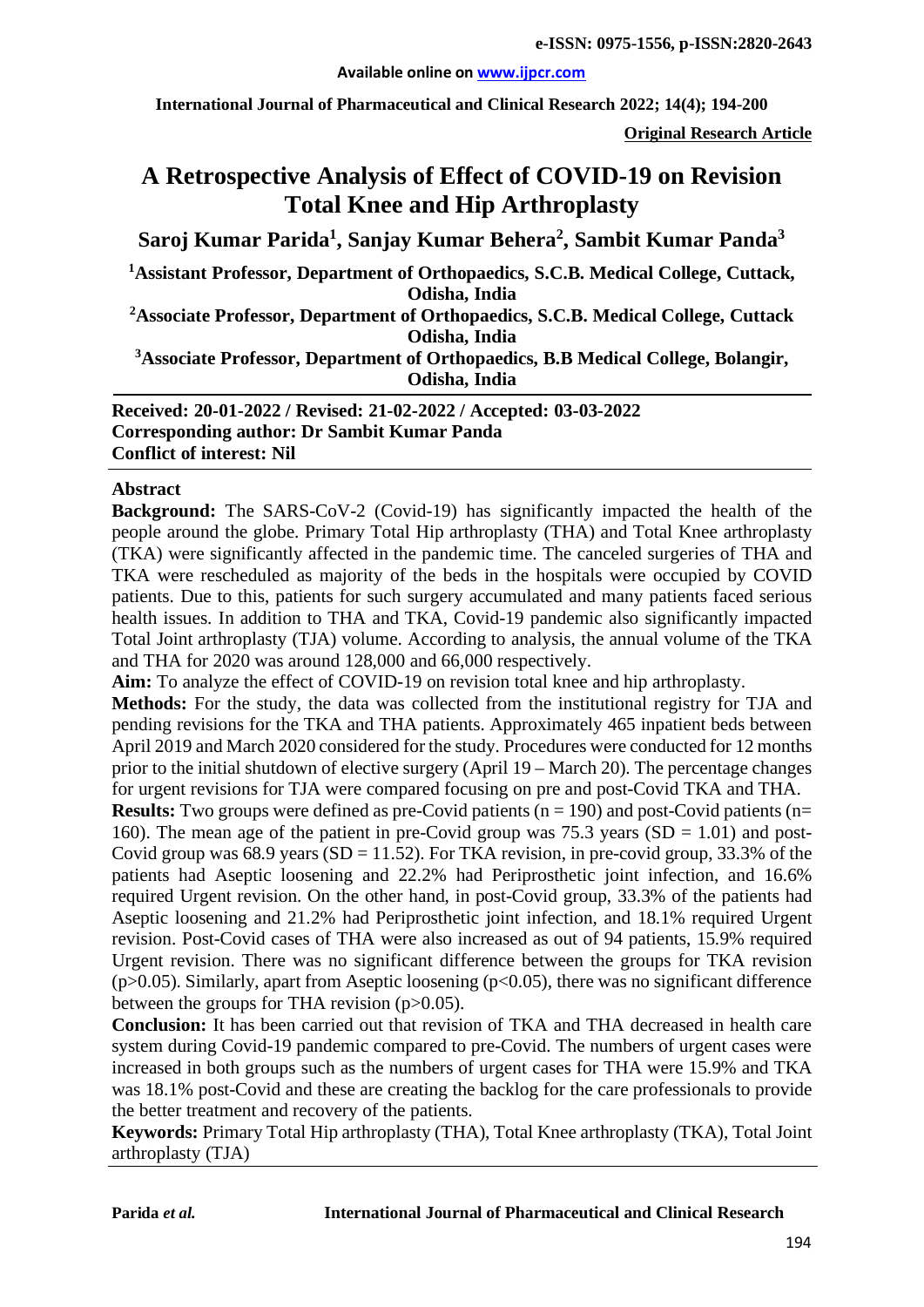This is an Open Access article that uses a fund-ing model which does not charge readers or their institutions for access and distributed under the terms of the Creative Commons Attribution License (http://creativecommons.org/licenses/by/4.0) and the Budapest Open Access Initiative (http://www.budapestopenaccessinitiative.org/read), which permit unrestricted use, distribution, and reproduction in any medium, provided original work is properly credited.

### **Background**

The SARS-CoV-2 (Covid-19) has significantly impacted the health of the people around the globe. The World Health Organization (WHO) is monitoring and analyzing the effects of Covid-19 on the different body functions and organs of the people[1]. Because of this pandemic, the health care system and authorities decided to cancel or postpone the elective surgeries. This decision was taken in view of risk to the patient's life, infection to the care workers and family members of the patients[2]. Moreover, it was important to have vacant beds in hospitals for Covid patients. Like several other elective surgeries, Total Hip arthroplasty (THA) and Total Knee arthroplasty (TKA) were also significantly affected due to this pandemic as surgeries were either canceled or postponed[3].

The canceled surgeries of THA and TKA were rescheduled as majority of the beds in the hospitals were occupied by COVID patients. Due to this, patients for such surgery accumulated and many patients faced serious health issues. In addition to THA and TKA, Covid-19 pandemic also significantly impacted Total Joint arthroplasty (TJA) volume[4]. According to analysis, the annual volume of the TKA and THA for 2020 was around 128,000 and 66,000 respectively. However, there is lack of availability of current data due to treatment and care services for the patients. Apart from this, large numbers of TJA were also cancelled due to Covid-19[5].

Thus, it becomes essential for the care worker and professionals to understand the issues of such patients and reschedule the surgery of TKA and THA. Revision of TJA can be separated into indication for the surgery, urgent or time sensitive cases and non-urgent or elective cases[6]. Thus, management of urgent or time sensitive cases such as revision for infection or periprosthetic fracture is essential as the rate of infection can be high[7]. According to American Joint Replacement Registry, the annual rate of revision for infection was 20.5% and revision for fracture was 2.3% for revision TKA cases. On the other hand, the rate of revision for infection was 13.3% and that of perprosthetic fracture were 5.4% for the revision THA cases[8]. Therefore, it is important to decide the revision of TKA and THA cases. Thus, this study attempts to analyze the effect of pandemic on revision of TKA and THA by comparing cases before and after Covid-19[9].

### **Aim**

To analyze effect of COVID-19 on revision total knee and hip arthroplasty

### **Method and Material**

The study was conducted using the retrospective analysis focusing on the primary analysis of the TKA and THA revision. The study was conducted using the procedure in a single hospital network and data was collected through institutional registry for TJA for 465 inpatient beds duration of April 2019 to March 2020. The percentage change in primary and revision TJA was compared between groups were compared to meet the desired outcome of the study.

The study has focused on the indication of revision of the TJA and identified the urgent revision patients. The involvement of periprosthetic joint infection and periprosthetic fracture) and semi-elective (cases such as aseptic loosening were considered for the major outcome of the study. The major evaluation of the pre and post-Covid patients focusing on the TKA and THA issues were conducted in duration of 12 months. The volume was compared to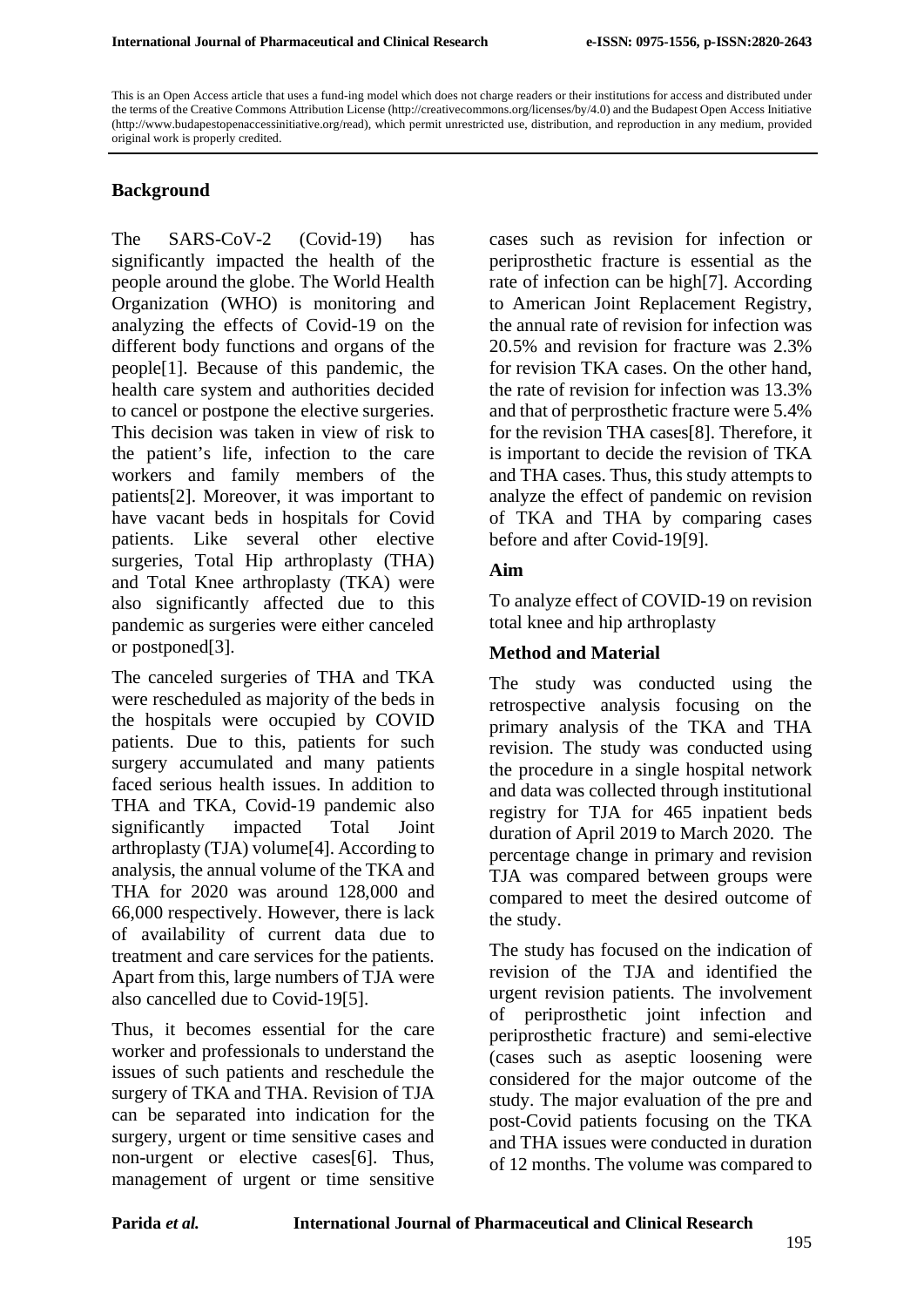identify the TKA and THA to find the numbers of primary patient and urgent cases.

### **Statistical analysis**

The current study has compared the pre and post-Covid groups for study of the issues and increase in the urgent cases among the TKA and THA patients. The statistical data analysis has been done focusing on the age, gender and BMI of the patients. Moreover, the study has compared the volume of both groups. After that, the study has analyzed the parentage of total cases and compared the p-value.

#### **Results**

|                     | <b>Pre-Covid</b>  | <b>Post-Covid</b>    | % Change | <b>P-value</b> |
|---------------------|-------------------|----------------------|----------|----------------|
| <b>TJA</b> revision | 190               | 160                  | 15.79    | 0.671          |
| <b>Male</b>         | 92 (48.42%)       | 78 (48.75%)          |          |                |
| Female              | 98 (51.58%)       | 82 (51.25%)          |          |                |
| <b>BMI</b>          | $30.1$ (SD = 6.0) | $30.2$ (SD = 6.7)    |          | 0.811          |
| Age                 | $75.3(SD = 1.01)$ | 68.9 (SD = $11.52$ ) |          | 0.370          |

#### **Table 1: TJA revision**

Table 1 shows there were 190 patients in pre-Covid 190 group and 160 patients in post-Covid group. The mean age of the patient in pre-Covid group was 75.3 years  $(SD = 1.01)$  and in post-Covid group was 68.9 years ( $SD = 11.52$ ). BMI of the pre-Covid 30.1 ( $SD = 6.0$ ) and post-Covid

 $30.2$  (SD= 6.7). There was no significant difference in age and BMI between the groups (p>0.05). In pre-Covid group, male percentage was 48.42% and female was 51.58%. Contrary, in post-Covid group, male percentage was 48.75% and female was 51.25%.

| <b>Table 2: TKA revision</b> |  |  |
|------------------------------|--|--|
|------------------------------|--|--|

|                                | <b>Pre-Covid</b> | <b>Post-Covid</b> | % Change | <b>P-value</b> |
|--------------------------------|------------------|-------------------|----------|----------------|
| <b>TKA</b> revision            | 90               | 66                | 26.66%   | 0.820          |
| Aseptic loosening              | 29 (32.2%)       | 22 (33.3%)        |          | 0.870          |
| Periprosthetic joint infection | 19 (21.1%)       | 14 (21.2%)        |          | 0.840          |
| Instability                    | 12 (13.3%)       | $10(15.1\%)$      |          | 0.970          |
| Fracture                       | $6(6.6\%)$       | $8(12.1\%)$       |          | 0.160          |
| Arthrofibrosis                 | 7(7.7%)          | $6(9.0\%)$        |          | 0.640          |
| Polyethylene wear              | $4(4.4\%)$       | $\theta$          |          | 0.510          |
| Mental allergy                 | $4(4.4\%)$       | 3(4.5%)           |          | 0.711          |
| Intractable pain               | $5(5.5\%)$       | 3(4.5%)           |          | 0.710          |
| Patellar instability           | $4(4.4\%)$       |                   |          | 0.401          |
| <b>Urgent revision</b>         | 15 (16.6%)       | 12 (18.1%)        |          | 0.590          |

As per table 2, TKA patients were categories in two groups: pre-Covid group having 90 patients and post-Covid group having 66 patients. Highest numbers of patients were categorized as Aseptic loosening (32.2%), followed by Periprosthetic joint infection (21.1%) in pre-covid group. Out of 90 patients, 16.6% required Urgent revision. Similarly, highest number of patients in post-Covid group were categorized as Aseptic loosening (33.3%), followed by Periprosthetic joint infection (21.2%). Out of 66 patients, 18.1% required Urgent revision. There was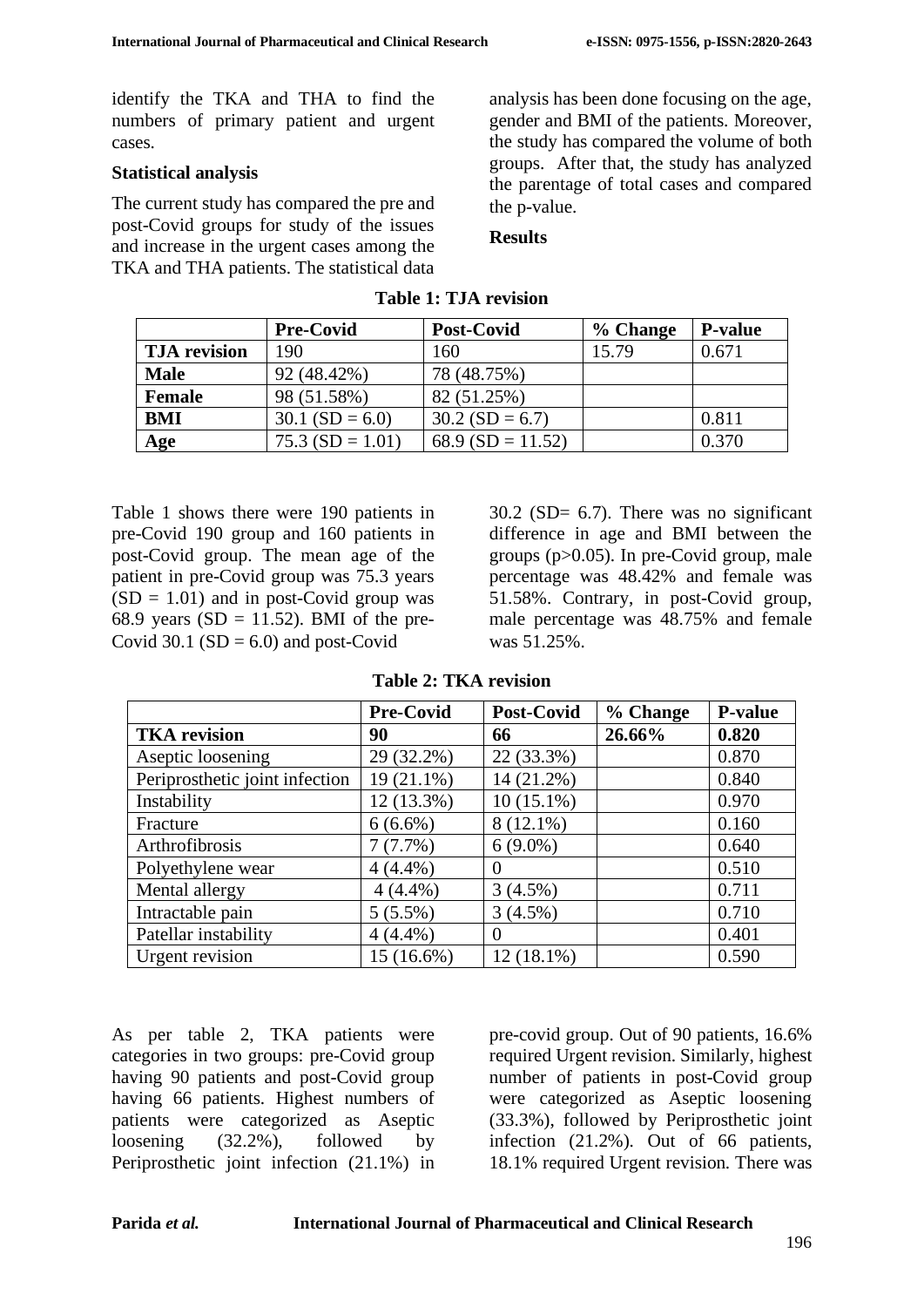no significant difference between the groups for TKA revision  $(p>0.05)$ .

|                          | <b>Pre-Covid</b> | Post-Covid  | % Change | <b>P-value</b> |
|--------------------------|------------------|-------------|----------|----------------|
| <b>THA</b> revision      | <b>100</b>       | 94          | $6.0\%$  | 0.602          |
| Aseptic loosening        | 30 (30%)         | 14 (14.8%)  |          | 0.03           |
| joint<br>Periprosthetic  | 20(20%)          | 21 (22.3%)  |          | 0.41           |
| infection                |                  |             |          |                |
| Instability              | 18 (18%)         | 13 (13.82%) |          | 0.39           |
| Fracture                 | 14 (14%)         | 13 (13.8%)  |          | 0.310          |
| Metallosis               | 6(6%)            | 13 (13.8%)  |          | 0.80           |
| Osteolysis               | 4(4%)            | 10 (10.86%) |          | 0.10           |
| Polyethylene ware        | 5(5%)            | 6(6.52%)    |          | 0.440          |
| Heterotopic ossification | 3(3%)            | $4(4.2\%)$  |          | 0.330          |
| Urgent revision          | 14 (14%)         | 15 (15.9%)  |          | 0.110          |

As per table 3, THA patients were categories in two groups: pre-Covid group having 100 patients and post-Covid group having 94 patients. Highest numbers of patients were categorized as Aseptic loosening (30.0%), followed by Periprosthetic joint infection (20.0%) in pre-covid group. Out of 100 patients, 14.0% required Urgent revision. Similarly, highest numbers of patients in post-Covid group were categorized as Periprosthetic joint infection (22.3%), followed by Aseptic loosening (14.8%). Out of 94 patients, 15.9% required Urgent revision. Apart from Aseptic loosening  $(p<0.05)$ , there was no significant difference between the groups for THA revision  $(p>0.05)$ .

### **Discussion**

The annual volume of the TKA and THA for 2020 was around 128,000 and 66,000 respectively. However, there is lack of availability of current data due to treatment and care services for the patients. Moreover, large numbers of TJA were also cancelled due to Covid-19 [10]. American Joint Replacement Registry report shows that the annual rate of revision for infection was 20.5% and revision for fracture was 2.3% for revision TKA cases. On the other hand, the rate of revision for infection was 13.3% and that of perprosthetic fracture were 5.4% for the revision THA cases.

In present study, there were 190 patients in pre-Covid 190 group and 160 patients in post-Covid group. The mean age of the patient in pre-Covid group was 75.3 years  $(SD = 1.01)$  and in post-Covid group was 68.9 years ( $SD = 11.52$ ). Mean BMI of the pre-Covid patients was  $30.1$  (SD = 6.0) and of post-Covid patients was 30.2 (SD= 6.7). In pre-Covid group, male percentage was 48.42% and female was 51.58%. Contrary, in post-Covid group, male percentage was 48.75% and female was 51.25%. The study found no significant difference between the two groups in terms of demographic data such as age, gender, and BMI. Also, there was decrease in revision for TKA by 26.66% and THA by 6.0%.

According to comparative study of Robinson et al., (2021) there were 196 revision TJAs in the eight months prior to the pandemic. Patients had a mean age of 75.2 years (SD =  $1.02$ ), consisting of  $51.9\%$ females and 48.1% males, and had a mean BMI of 30.5 kg/m2 (SD = 6.7). Further, there were 161 revision TJAs in the eight months after the shutdown, with mean age of 68.7 years (SD = 11.58), comprised of 56.2% females and 43.8% males, and had an average BMI of 30.3 kg/m2 (SD = 6.9).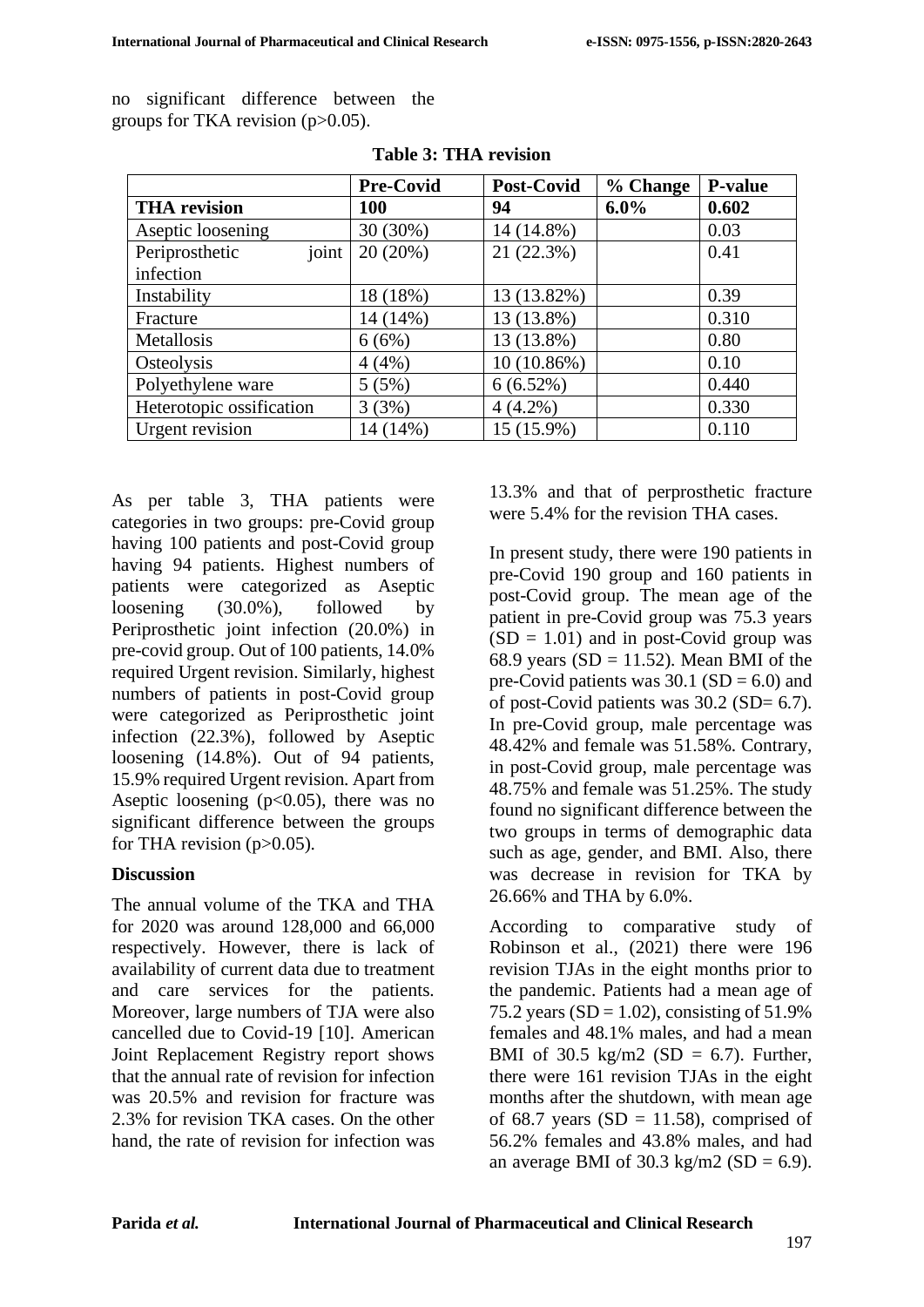There was no significant difference between the groups in terms of age ( $p =$ 0.37), sex ( $p = 0.37$ ), and BMI ( $p =$ 0.82)[11].

Further, in present study, TKA patients were categories in two groups: pre-Covid group having 90 patients and post-Covid group having 66 patients. Highest numbers of patients were categorized as Aseptic loosening (32.2%), followed by Periprosthetic joint infection (21.1%) in pre-covid group. Out of 90 patients, 16.6% required Urgent revision. Similarly, highest number of patients in post-Covid group were categorized as Aseptic loosening (33.3%), followed by Periprosthetic joint infection (21.2%). Out of 66 patients, 18.1% required Urgent revision. There was no significant difference between the groups for TKA revision  $(p>0.05)$ .

As per the study of Robinson et al.,  $(2021)[12]$  of the 93 revision TKA prior to shutdown, indications included aseptic loosening (41, 44.1%) and periprosthetic joint infection (22, 23.7%) with 25 (26.9%) urgent revision TKA cases. Similarly, post-Covid revision TKA had aseptic loosening (30, 46.2%) and periprosthetic joint infection (14, 21.5%) with 20 (30.8%) Urgent revision TKA.[13]

Furthermore, in the present study, THA patients were categories in two groups: pre-Covid group having 100 patients and post-Covid group having 94 patients. Highest numbers of patients were categorized as Aseptic loosening (30.0%), followed by Periprosthetic joint infection (20.0%) in pre-covid group. Out of 100 patients, 14.0% required Urgent revision. Similarly, highest numbers of patients in post-Covid group were categorized as Periprosthetic joint infection (22.3%), followed by Aseptic loosening (14.8%). Out of 94 patients, 15.9% required Urgent revision. Apart from Aseptic loosening  $(p<0.05)$ , there was no significant difference between the groups for THA revision  $(p>0.05)$ .

Robinson et al., (2021)[14] has also shown the THA revision for the pre and post Covid patients. As per the analysis of study, of 103 revision THA prior to shutdown, indications included aseptic loosening (29, 28.2%) and periprosthetic joint infection (24, 23.3%) with 36 (34.9%) Urgent revision THA cases[15]. Similarly, of the 96 revision THA during the shutdown, indications included periprosthetic joint infection (28, 29.2%) with 45 (46.9%) Urgent revision THA cases. There was no significant difference found in two categories except aseptic loosening[16,17].

## **Limitations**

There were some limitations for conducting the study that involve the lack of internal registry of health care system that might not offering the national trend of TJA revision and there is no unified database for revision of cases. Moreover, the second limitation was identification of the primary revision changes in the TJA due to outbreak of the Covid-19.

### **Conclusion**

From the study, it has been carried out that revision of TKA and THA decreased in health care system during Covid-19 pandemic compared to pre-Covid. The numbers of urgent cases were increased in both groups such as the numbers of urgent cases for THA were 15.9% and TKA was 18.1% post-Covid and these are creating the backlog for the care professionals to provide the better treatment and recovery of the patients. It might have the financial and clinical effects on the healthcare system and affect the health of the patients.

### **References**

- 1. Barnes, C.L., Zhang, X., Stronach, B.M. and Haas, D.A., 2021. The initial impact of COVID-19 on total hip and knee arthroplasty. The Journal of arthroplasty.
- 2. Czubak-Wrzosek, M., Czubak, J., Grzelecki, D. and Tyrakowski, M., 2021. The Effect of the COVID-19 Pandemic on Total Hip and Knee Arthroplasty Surgical Volume in 2020 in Poland. International Journal of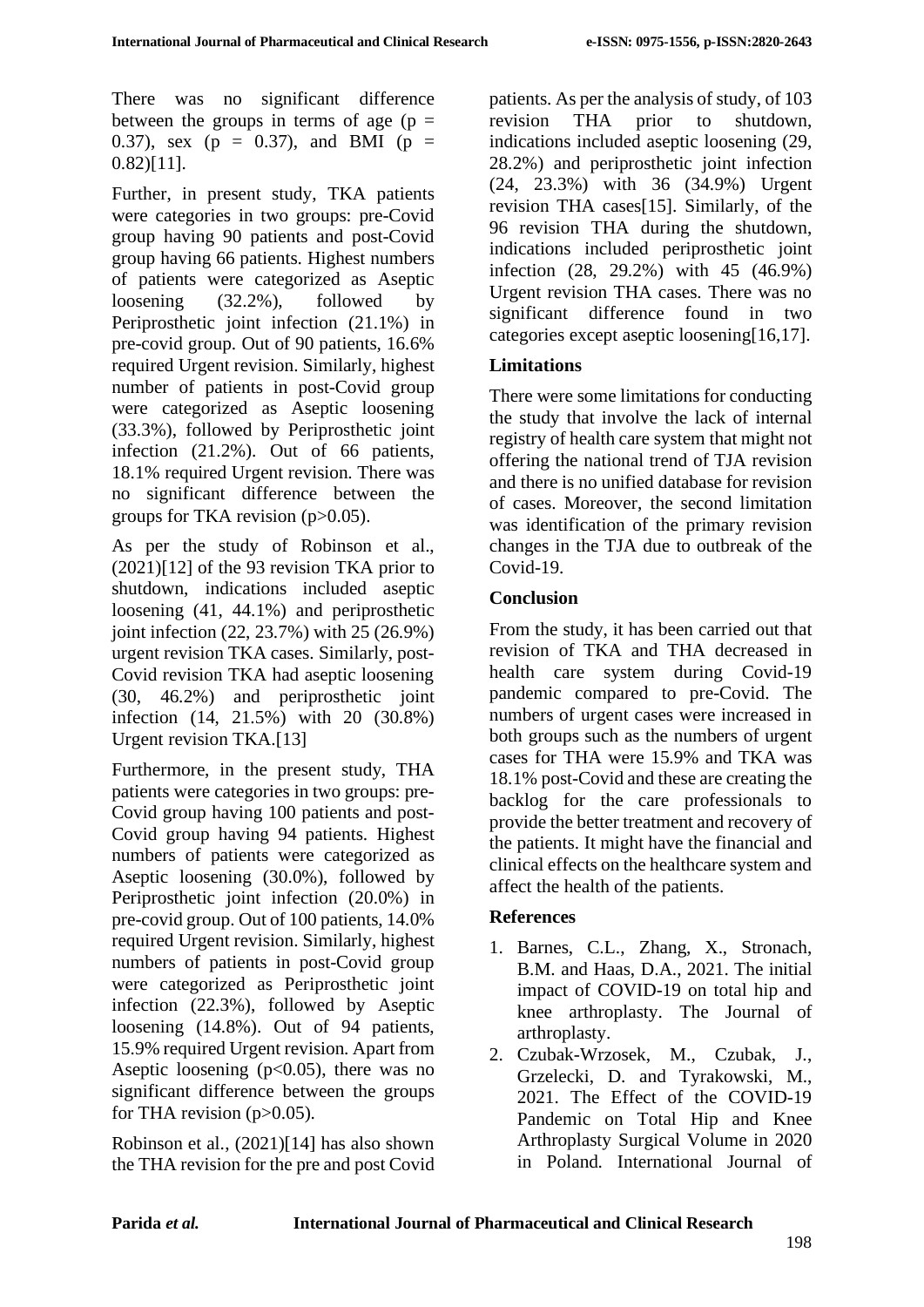Environmental Research and Public Health, 18(16), p.8830.

- 3. Robinson, M.G., Greene, N., Katakam, A., Chen, A., Bedair, H.S., Humphrey, T. and Melnic, C.M., 2021. The effect of the COVID-19 pandemic on revision total hip and knee arthroplasty at a large academic hospital network. Journal of Orthopaedics, 28, pp.117-120.
- 4. Zalikha, A.K., Karabon, P., Hussein, I.H. and El-Othmani, M.M., 2021. Anxiety and Depression Impact on Inhospital Complications and Outcomes After Total Knee and Hip Arthroplasty: A Propensity Score-Weighted Retrospective Analysis. JAAOS-Journal of the American Academy of Orthopaedic Surgeons, pp.10-5435.
- 5. Vermeşan, D., Todor, A., Andrei, D., Niculescu, M., Tudorache, E. and Haragus, H., 2021. Effect of COVID-19 Pandemic on Orthopedic Surgery in ThreeCenters from Romania. International Journal of Environmental Research and Public Health, 18(4), p.2196.
- 6. Meena, O.P., Kalra, P., Shukla, A., Naik, A.K., Iyengar, K.P. and Jain, V.K., 2021. Is performing joint arthroplasty surgery during the COVID-19 pandemic safe?: A retrospective, cohort analysis from a tertiary centre in NCR, Delhi, India. Journal of Clinical Orthopaedics and Trauma, 21, p.101512.
- 7. Hines, J.T., Hernandez, N.M., Amundson, A.W., Pagnano, M.W., Sierra, R.J. and Abdel, M.P., 2019. Intravenous tranexamic acid safely and effectively reduces transfusion rates in revision total hip arthroplasty. The bone  $\&$  joint journal, 101(6 Supple B), pp.104-109.
- 8. Farrow, L., Gardner, W.T., Tang, C.C., Low, R., Forget, P. and Ashcroft, G.P., 2021. Impact of COVID-19 on opioid use in those awaiting hip and knee arthroplasty: a retrospective cohort study. BMJ Quality & Safety.
- 9. Mehta, B.Y., Bass, A.R., Goto, R., Russell, L.A., Parks, M.L., Figgie, M.P. and Goodman, S.M., 2018. Disparities in outcomes for blacks versus whites undergoing total hip arthroplasty: a systematic literature review. The Journal of rheumatology, 45(5), pp.717-722.
- 10. Cheok, T., Jennings, M., Aprato, A., Jayasekera, N. and Jaarsma, R.L., 2021. Safety of intraarticular corticosteroid injection preceding hip and knee arthroplasty: a systematic review and meta-analysis amid resolving COVID-19 arthroplasty restrictions. Journal of Hip Preservation Surgery.
- 11. Robinson, M.G., Greene, N., Katakam, A., Chen, A., Bedair, H.S., Humphrey, T. and Melnic, C.M., 2021. The effect of the COVID-19 pandemic on revision total hip and knee arthroplasty at a large academic hospital network. Journal of Orthopaedics, 28, pp.117-120.
- 12. Zaichick, V. . . (2022). Diagnosis of Thyroid Malignancy using Chemical Elements of Nodular Tissue determined by Nuclear Analytical Methods. Journal of Medical Research and Health Sciences, 5(3), 1808–1824.
- 13. Robinson, M.G., Greene, N., Katakam, A., Chen, A., Bedair, H.S., Humphrey, T. and Melnic, C.M., 2021. The effect of the COVID-19 pandemic on revision total hip and knee arthroplasty at a large academic hospital network. Journal of Orthopaedics, 28, pp.117-120.
- 14. Jacobs, A.M.E., Bénard, M., Meis, J.F., Van Hellemondt, G. and Goosen, J.H.M., 2017. The unsuspected prosthetic joint infection: incidence and consequences of positive intraoperative cultures in presumed aseptic knee and hip revisions. The bone & joint journal, 99(11), pp.1482-1489.
- 15. Robinson, M.G., Greene, N., Katakam, A., Chen, A., Bedair, H.S., Humphrey, T. and Melnic, C.M., 2021. The effect of the COVID-19 pandemic on revision total hip and knee arthroplasty at a large academic hospital network. Journal of Orthopaedics, 28, pp.117-120.